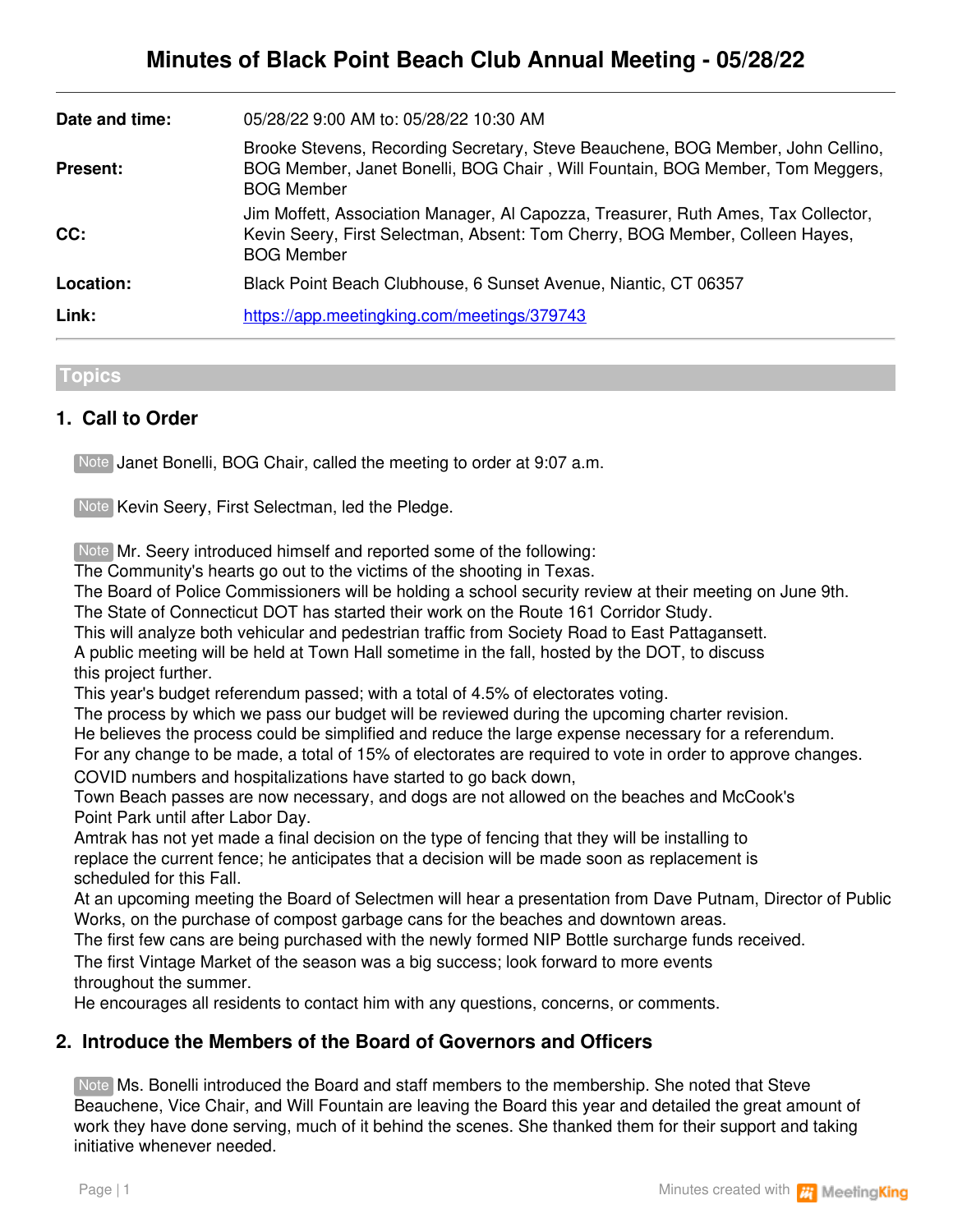# **3. Charter Revision Update**

Note Anita Schepker of the Charter Revision Subcommittee was in attendance and shared some of the following:

A home rule ordinance was previously passed several years back, and it was determined that there was no need to go before the Legislator after all.

She thanked everyone on the subcommittee for all of their hard work- Jennifer Bogue, Sharon Bruce, Larry Connors, and Brendan Fox.

Each home now has one vote.

Properties held in a Trust or LLC are able to designate a voting member.

**[Designation\\_Template\\_050422\\_\(2\).pdf](https://app.meetingking.com/uploads/attachments/255823-Designation_Template_050422_%282%29-9c6d64ba46008f61f16033591fbd1f2fc77d2018.pdf?1654824107)** 

Ms. Schepker noted that Wendy Bourget was unable to be here today, so she announced the winners of Note the Cahill Scholarship Fund on her behalf:

Tom Sheehan, grandson of Tom Sheehan, has won first place.

Nicole Hahn and Luke Johnston, grandson of Barbara Johnston, have both tied for second place.

Ms. Schepker congratulated the winners.

## **4. Nominations to the Board of Governors**

Note Ms. Bonelli called for Board nominations from the floor.

Note **MOTION** (1)

Rick Diachenko of 25 Sunrise Avenue moved to nominate Jim Mastria to serve on the Board of Governors.

Cindy Fountain seconded the Nomination.

Note **MOTION** (2)

Robin Meggers of 15 Sea View moved to nominate her son Peter Meggers to serve on the Board of Governors.

A member of the Association in the audience seconded the Nomination.

Note **MOTION** (3)

Jim Fox of 15 Blue Heron Road moved to nominate John Cellino to serve on the Board of Governors. A member of the Association in the audience seconded the Nomination.

Note **Motion (4)** 

Anita Schepker of 48 Indianola Road moved to nominate Colleen Chapin to serve on the Board of Governors. Sally Cini seconded the motion.

Note There were no further nominations.

### **5. Proposed 2022-2023 operating budget and mil rate for the Association- Al Capozza**

Note Ms. Bonelli turned the meeting over to Al Capozza, Treasurer, to present the budget.

Note Mr. Capozza noted that members received a copy of the proposed budget with the meeting call and that the proposed mill rate is 1.49. He briefly reviewed the proposed budget and discussed it with the Membership. **[budget\\_sheet.pdf](https://app.meetingking.com/uploads/attachments/255826-budget_sheet-8c684b12caf8481818d02e9468ba9665c5161ed0.pdf?1654826653)** 

Note Ms. Bonelli called for a show of hands of the Membership and the motion to end the budget discussion and vote, carried.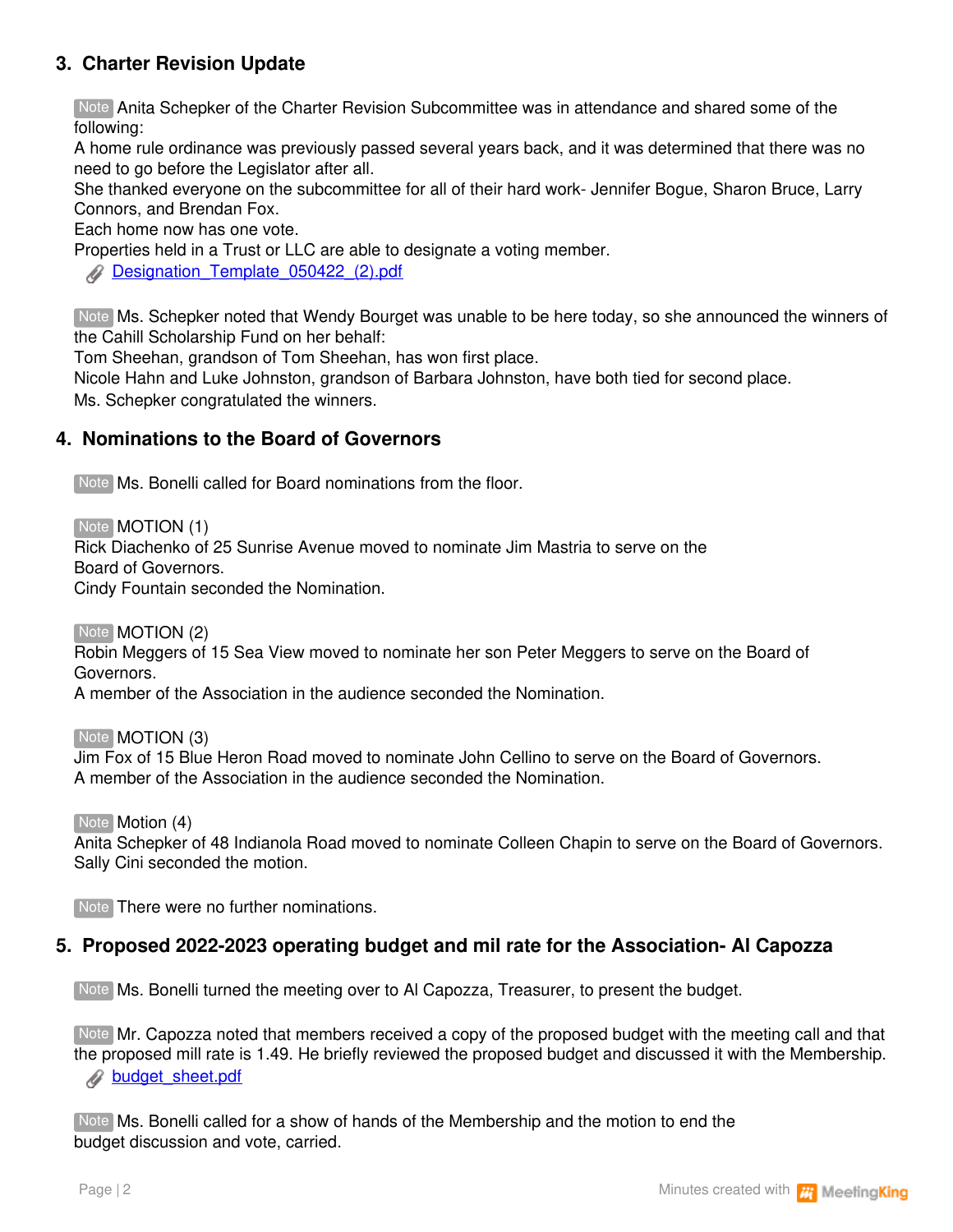Note Ms. Stevens, Ms. Schepker, Ms. Ames and an additional volunteer collected the ballots and tallied the votes.

# **6. Master Plan Update**

Note Dr. Beauchene and Ms. Bonelli led a discussion regarding the Master Plan and gave an update.

Note Dr. Beauchene noted that Mike Zuba attended the BOG Meeting on May 26th, 2022, to discuss the Master Plan.

**[SLAM\\_Attachment.pdf](https://app.meetingking.com/uploads/attachments/255829-SLAM_Attachment-4192376975c1016fcb64f2aed2ca99099a466bea.pdf?1654827297)** 

Note The Board shared some of the following:

The Company, SLAM, who's crafting the plan are going to pull together some information, but a lot of the information is going to be collected through community outreach.

This will be achieved through smaller meetings and workshops.

They will consider what the key driving goals are and what the things that are of value to Black Point going forward.

They want to get an understanding of not only what has been happening here, not only from a demographic standpoint of having new residents moving in, but if there are issues with zoning, building, and parking traffic flow.

They will evaluate what our assets are.

They want to determine if there is anything that is going to require attention in the next few years.

They also want to identify things that we might want to protect.

Five major topics- which they have deemed buckets, will be explored through community workshops.

An online survey will be forthcoming, and they encourage all to participate.

The buckets that will be explored are-

- 1. Recreation
- 2. Capital Assets
- 3. Land Use
- 4. Community Values
- 5. Waterfront & Beaches

The Board encouraged anyone interested in any of these topics to provide their name to become part of the associated workshop.

Note The Membership and the Board further discussed the Master Plan.

### **7. Members Comments**

## **7-1. Black Point Phone Directory Update by Peter Baril**

Note Mr. Baril gave an update on the Black Point Beach Club 2022 edition of the Phone Directory and Resource Guidebook.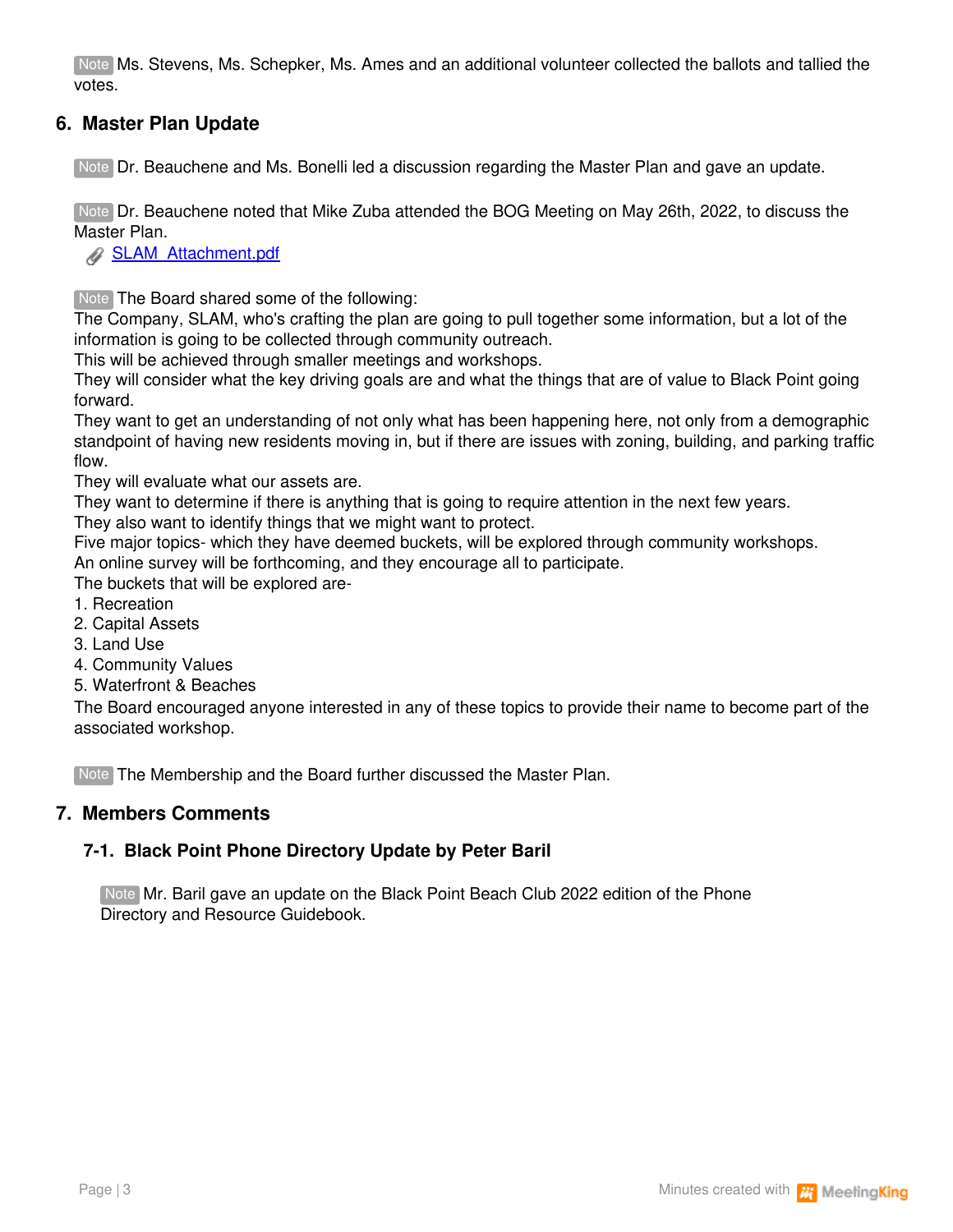Note Mr. Baril imparted the following:

He, Joel Strzegowski, and Bob Guenther have been revising and making additions to the 2019 edition since mid-January.

They cross referenced the 2019 edition created by Beth Brucker with a copy of the most recent grand list that they received from Ruth Ames.

They've currently made contact with 80-85% of the owners and have been collecting up to date local numbers along with cell numbers for the directory.

They believe the remaining 15% consists mostly of

seasonal members who are just beginning to arrive for the summer. He said their goal is to complete their list by mid-June or July, and at that point it will go to print.

He encouraged people to provide their updated contact information if they haven't already done so.

The directory will include a street map, alpha owner list, an owner list by street

name and house number, and they will be using Quality Printers out of New London.

The resource portion of the guidebook will have several sections and their goal is to inform both new and existing owners; a brief history of Black Point will be included along photos, with various Black Point Boards, rules for the beaches and golf carts, and available activities.

He said people may be excluded if they choose to or may leave out their phone number.

#### **7-2. July 11th, 2022, Golf Outing Info**

Note Tom Meggers reminded the Membership that the Annual Charity Golf Outing will be held on July 11th, 2022, at the Great Neck Country Club in Waterford.

Note Time: 12:00 Shot Gun start – Reception / Raffle / Awards to follow

Golf: \$135.00 per person – Deadline to sign up with payment July 5th.

Reception only: \$35.00 per person

All proceeds to benefit the Cahill Black Point Education Fund Scholarship

### **7-3. Story Night by the Men's Club**

Note **Jim Schepker detailed how they're planning a Black Point Storyteller Night and are seeking** storytellers.

https://www.blackpointbeachclub.com/wp-content/uploads/2022/06/MensClubStorytellerApp.pdf

Note https://www.blackpointbeachclub.com/wp-content/uploads/2022/06/MensClubStorytellerFlyer.pdf

#### **8. Budget Vote**

Note The membership casted their votes on the budget.

Decision Yay- 92, Nay- 4, The FY 2022-2023 budget has passed.

#### **9. Board of Governors Election**

Note **Results:** Colleen Chapin- 86 votes Jim Mastria- 82 votes John Cellino- 82 votes Peter Meggers- 38 votes